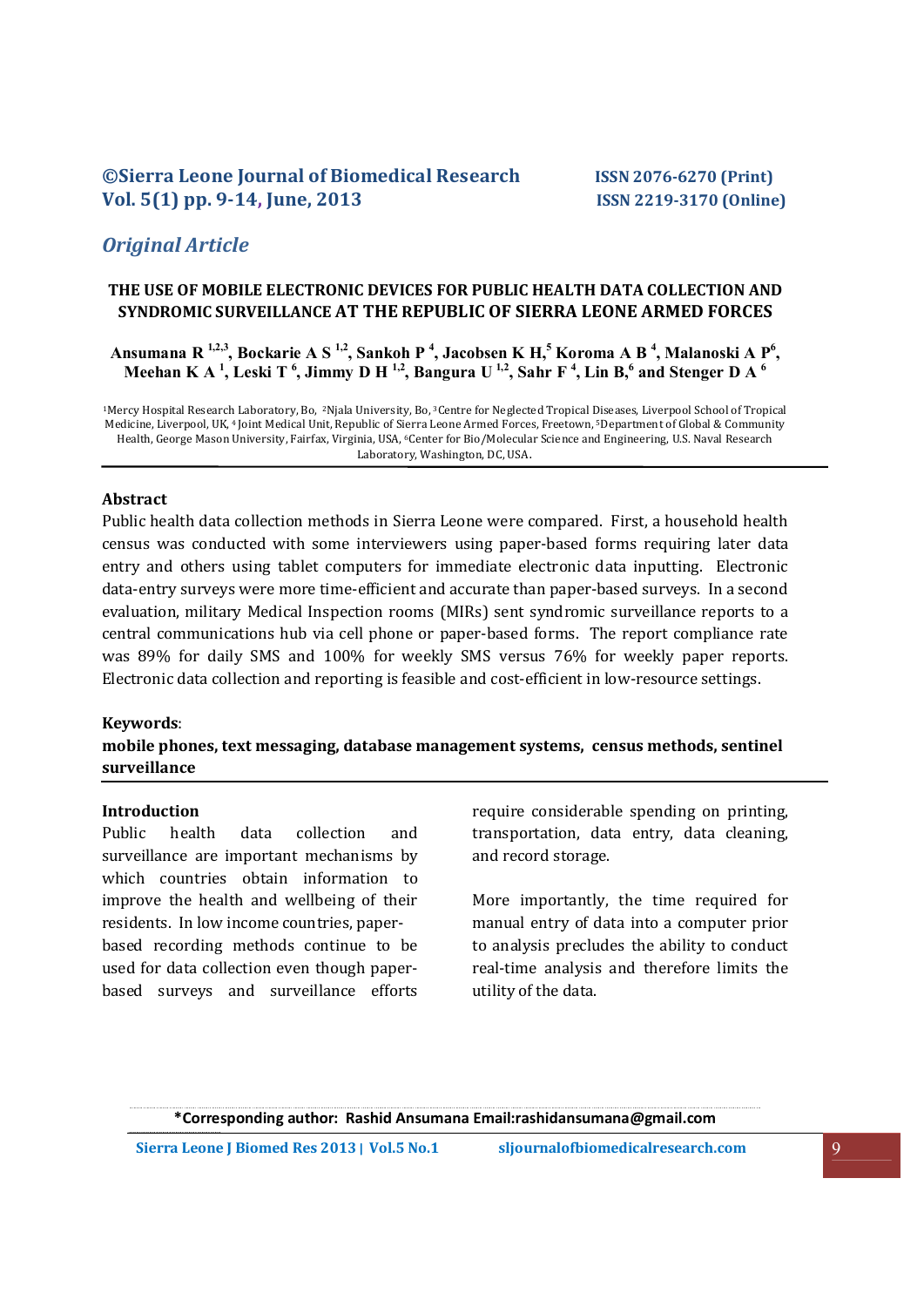Because more than half of Africans have a mobile phone (compared to less than 2% with a fixed telephone line), including more than one-third of residents of Sierra Leone, where this study was based (ITU, 2011; van Heerden *et al.*, 2010), data collection using mobile technology is becoming more feasible even in rural and low-resource settings.

Timely collection and analysis of public health data is essential for syndromic surveillance (SS) systems, which normally act as an early warning system, detecting certain kinds of serious disease outbreaks days in advance of conventional surveillance systems (Chretien *et al.* 2008). The use of tablet computers for direct data entry can reduce data collection time when compared to paper-based data recording. Coupling SS systems with the use of mobile electronic devices (MEDs) connected to wireless networks, such as mobile phones, personal digital assistants, enterprise digital assistants, and handheld ultra-portable computers can further increase access to incidence data while decreasing reporting time delays (Fernandez *et al*. 2011).

This research project had two key goals. In the first analysis, we compared the efficiency of recording survey responses using paper-based methods or direct entry into tablet computers. In the second study, we assessed the use of daily mobile phone short message service (SMS) reports as part of syndromic surveillance.

### **Methods**

In the first study, a door-to-door health census was conducted in 20 of the 68 sections of the city of Bo. Households within each section were identified during a community-participatory map-making process described elsewhere (Ansumana *et al*. 2010). For the first several weeks of data collection, a paper-based survey was used to record household- and individual-level responses during household visits, and the answers were later entered into a relational database. For the remaining weeks of data collection, responses were directly entered into a FilemakerGO database installed on Apple iPads (16 GB Wi-Fi, without a 3G mobile communication capability). The iPads were loaded with digital maps showing which households within a particular enumeration area were to be interviewed each day. The interviewers used the maps to locate the households and then used FileMaker database pages to directly enter data during the interview. For most questions, answers were recorded by selecting from a menu of responses on the touchscreen; for open-ended questions space was provided for typing in the response. The data entered into the iPads were downloaded each evening to a secure computer in a locked research facility; the data were then deleted from the iPads in order to ensure the protection of participants' privacy and confidentiality. The iPads were charged each night in a facility with a backup electrical supply in case of power outages.

The second study collected public health reports from military medical inspection rooms (MMIRs). MMIRs are facilities that provide first aid and basic medical care to military personnel and their families, referring patients to hospitals if an examination reveals that advanced care is required. MMIRs from across Sierra Leone (Figure 1) were asked to provide daily syndromic reports via mobile phone SMS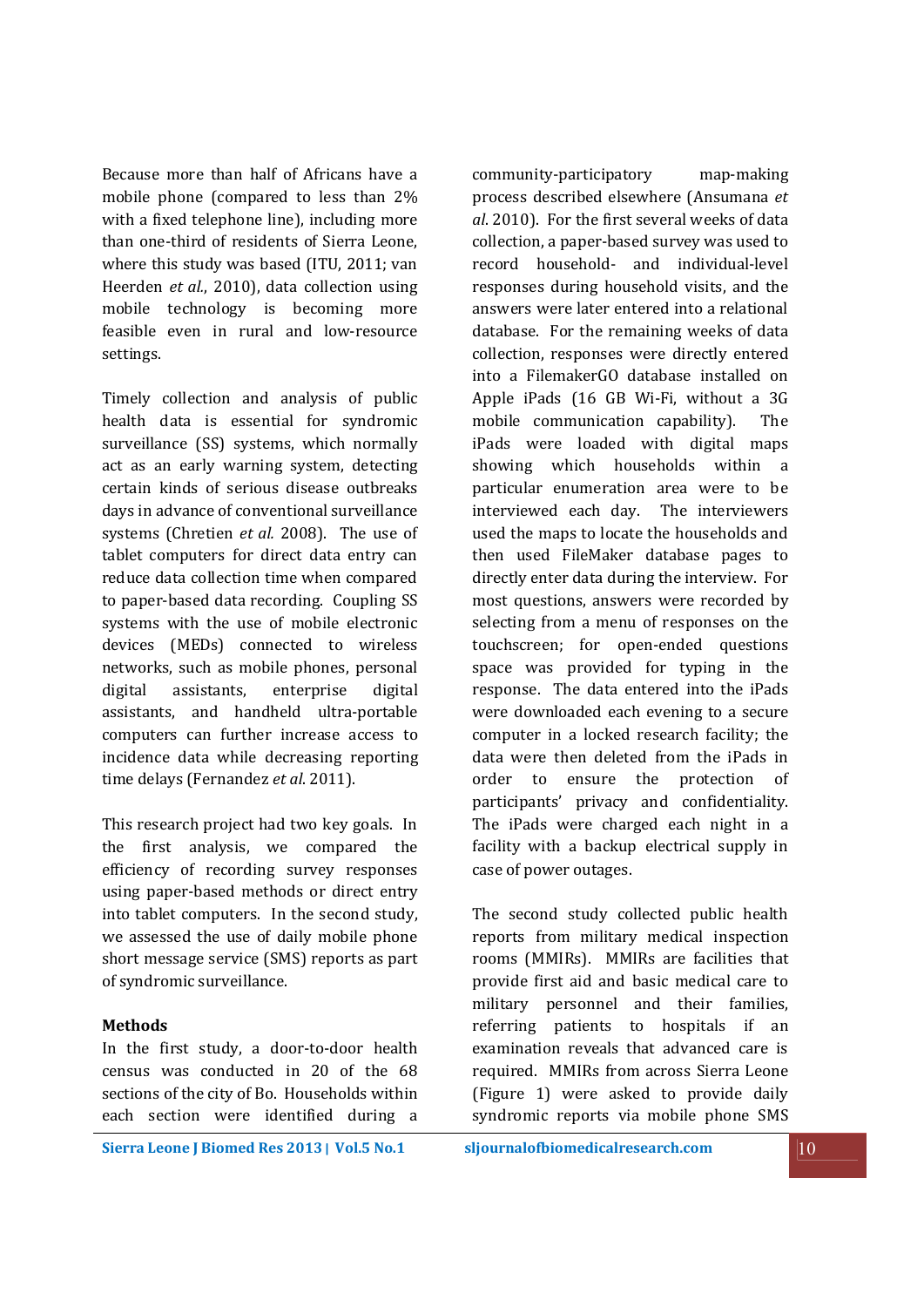from October 2011 to October 2012. SMS is the cheapest way to use a phone, costing an average of 5 units per message at the time of this study. As a comparison, a 2-minute phone call would cost about 20 units. The primary sign, symptom, or complaint of each outpatient seen at an MMIR was used to assign each individual to a "syndrome" group, such as the febrile illness group (including malaria), gastrointestinal infection group, or skin infection group.

A coding system was devised in order to protect the privacy of the data and to ensure that no MMIR report would exceed 144 characters. For example, if on October 30, 2011, the  $5<sup>th</sup>$  Brigade Headquarters diagnosed 15 cases of febrile illness, 3 cases of acute gastroenteritis, and 2 cases of acute respiratory infections, and the report was submitted by a person with the first and last initials "FL," the message would read "30102011 5BHQ FL A15B3E2," as per the code shown on Table 1. A central communications hub was created in Freetown using Frontline SMS (Short Message Service) on a Lenovo ThinkPad that had a Motorola L9i Phone with an Airtel simcard connected to it. MMIRs could use any type of mobile phone to send messages to the central communication hub.

The SMS data collection was done in two phases. In phase one, the SMS was tested against the paper-based method for 30 weeks, and the costs of traditional and SMS surveillance reporting were compared. Fourteen MMIRs submitted daily SMS reports, while 5 MMIRs continued to use traditional paper-based weekly reporting. In phase two, SMS was used by all 17 MMIRs from phase 1 plus 5 new MMIRs, for a total of 22 facilities. Compliance with sending of reports was assessed.

# **Results**

In total, 4324 households participated in the Bo health census. Paper surveys were used for the first two municipal sections, which were home to 1027 households. Nine interviewers collected the data over a 16 day period, averaging about 7 interviews per interviewer per day. Electronic data collection was used for the remaining 18 sections, which were home to 3297 households. Ten interviewers working different shifts used five tablet computers to collect data over 80 days, averaging about 8 interviews per day. Electronic data collection did not significantly change the time required for an interview to be completed, averaging about 40 minutes for both data recording methods.

However, the data from the electronic interviews were available for use much sooner. It took about 3 months to enter the paper-based data into a Filemaker Pro database, with additional weeks spent cleaning the data. In total, more than 15 additional minutes were required for data entry of paper forms. In contrast, the iPad data did not require any additional time for data entry, and the data cleaning was simpler because the iPad forced all essential questions to be answered, restricted closeended questions to certain pre-approved responses, and eliminated the challenges of deciphering poor handwriting. Thus, while the use of a tablet computer did not save a substantial amount of data collection time, the reduced burden of data entry and data cleaning represented a significant saving of time and hourly wages. Additionally, the money saved by not printing survey forms (about Le 200 per page, or Le 2000 for a 10 page survey) helped to offset the purchase price of the tablet computers.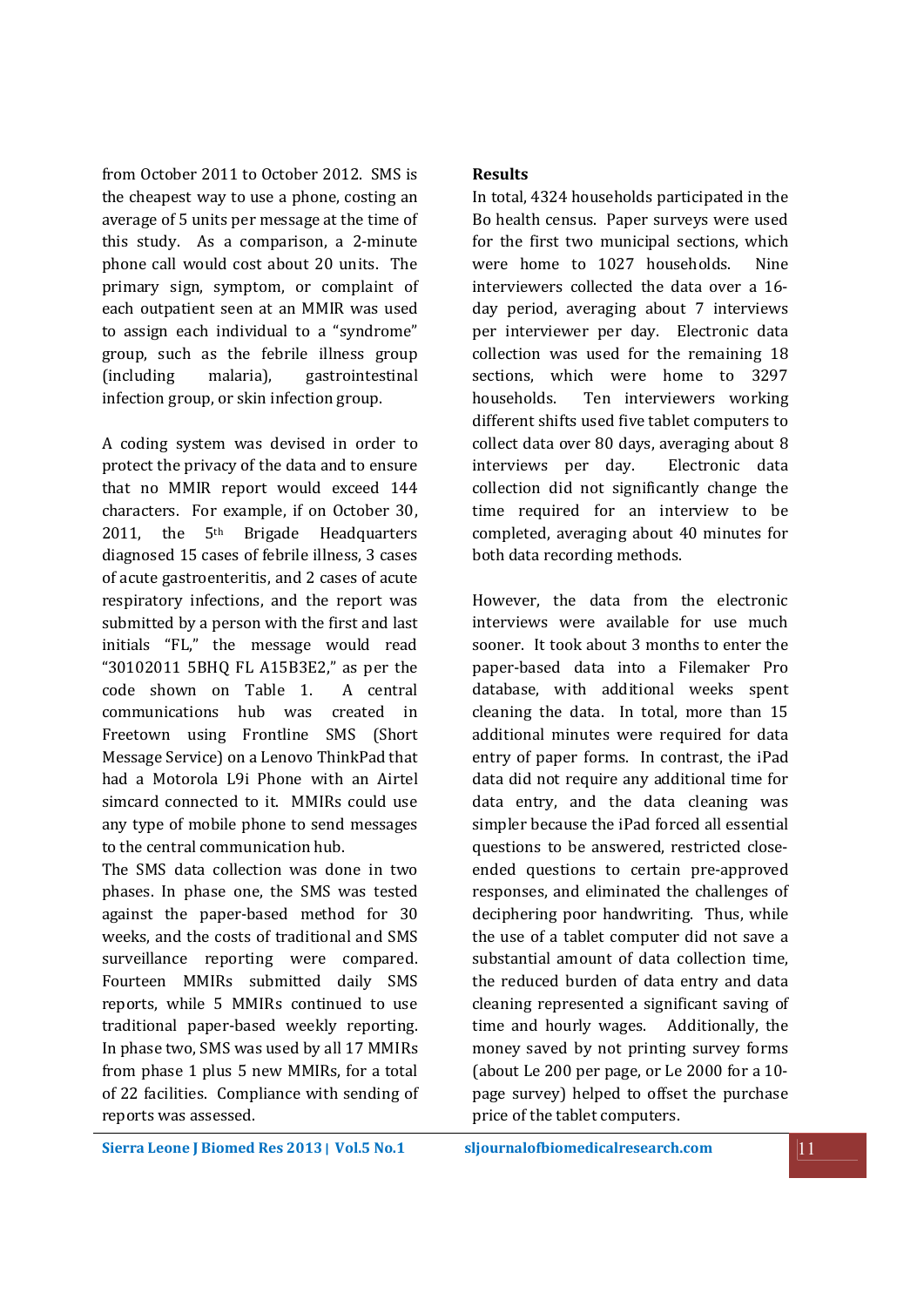Comparisons of reporting methods were also made for the data collected from MMIRs. Among the 17 MMIRs that were asked to send daily SS reports via SMS for the entire year, 4718 SMS messages were sent. Since 6 daily reports each week were expected over the 52 weeks of SMS reporting by the 17 SMS-only MMIRs, the compliance rate was 88.9% (4718/5304).

In contrast, the five control MMIRs that sent weekly (rather than daily) syndromic reports by radio and by postal delivery service sent 115 messages over the 30 weeks of the first phase of the study. They had been expected to send 150 reports total (30 reports from each of the 5 MMIRs), so the reporting compliance rate was 76%. In the second phase of the project, these 5 MMIRs were asked to send weekly (not daily) SMS reports. They were 100% compliant with submitting these weekly reports.

Using daily SMS rather than weekly paper reports increased the timeliness of reports, decreased the costs of reporting, reduced errors and confidentiality risks associated with communication via unsecured radio or telephone lines, and eliminated the challenges and risks associated with transporting weekly syndromic surveillance reports to military headquarters via unimproved roads.

The most common syndromes reported by the MMIRs were febrile infections (21.7%), musculoskeletal syndromes (21.0%), gastrointestinal infections (14.9%), and respiratory tract infections (13.9%) (Table 1). Additionally, in the months of July to October 2012, there was an outbreak of cholera in Sierra Leone and all MMIRs were used to monitor the occurrence of the

cholera within their catchment area. The counts of cholera per MMIR are shown in Figure 2.

### **Discussion**

This study's findings about the efficiency of using mobile data collection for tracking and improving public health are in line with those from previous studies in Africa. For example, Rotheram-Borus *et al.* (2012) reported success in a mobile phone-based data collection and peer-support intervention among resource-poor diabetic women in Southern Africa. Similarly, Tomlinson *et al.* (2009) reported the use of mobile phones to survey 39,665 households in Umlazi, South Africa, without any data loss (though the study lacked a control group). Lori *et al.* (2012) reported mobile phone usage for texting by nonliterate traditional midwives in rural Liberia after a 3-day cell phone training, though the skills gained during the training were not translated to a routine health intervention over a prolonged period. Andreatta (2011) also reported the use of mobile phones by professional and traditional birth attendants to report births in Ghana, but the integrity of the data was questionable. However, additional studies are required in order to develop and refine new methods for designing and implementing effective surveillance and reporting systems.

The data collected with our SMS reporting system suggests a high incidence of treatable communicable infections across Sierra Leone as well as a relatively high incidence of injuries (such as fractures and sprains). The public health response to these conditions may be enhanced by rapid reporting of emerging situations to health officials.